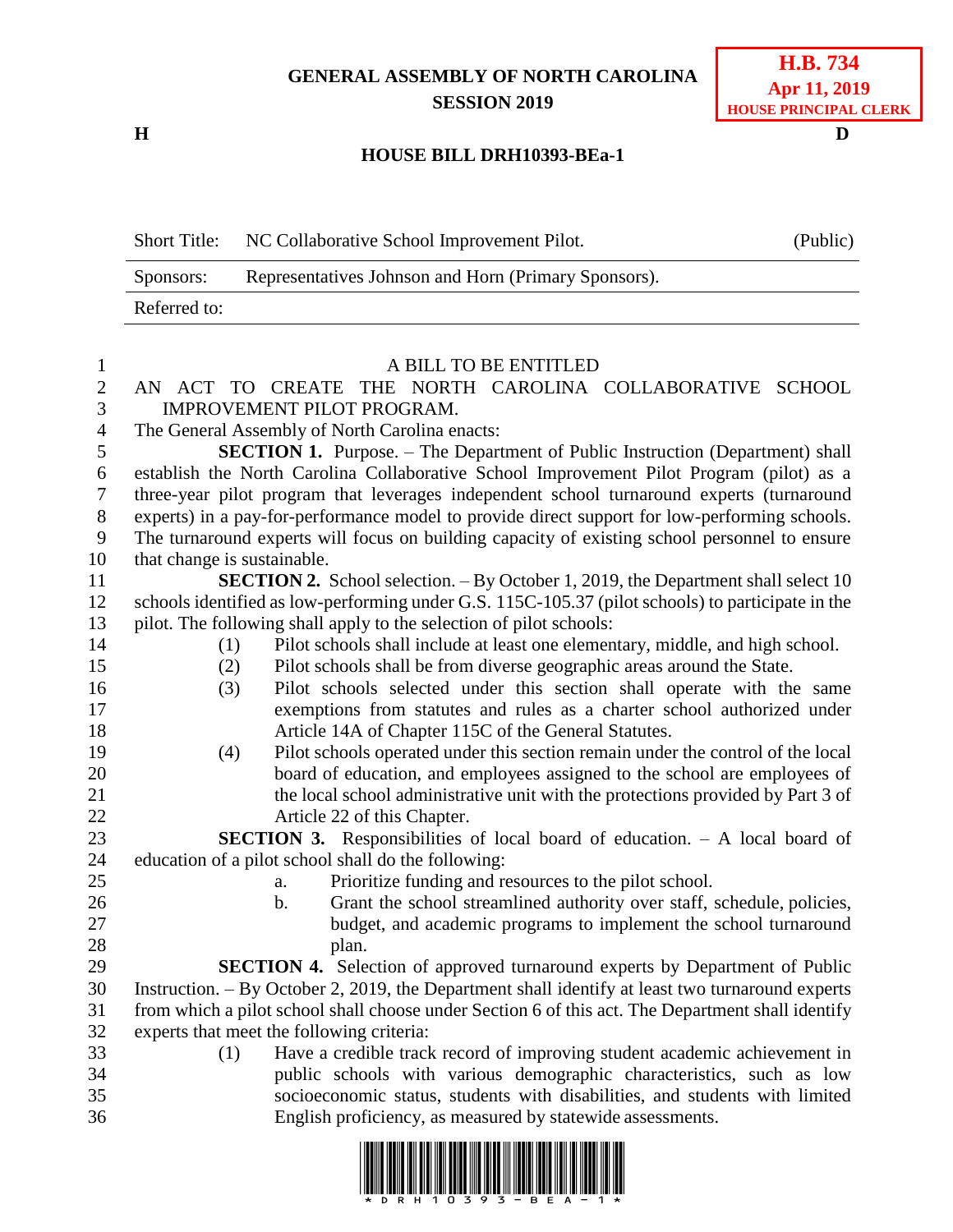|                                            | <b>Session 2019</b><br><b>General Assembly Of North Carolina</b> |                                                                                                                                                     |  |
|--------------------------------------------|------------------------------------------------------------------|-----------------------------------------------------------------------------------------------------------------------------------------------------|--|
| 1<br>$\overline{2}$                        | (2)                                                              | Have experience designing, implementing, and evaluating data-driven<br>instructional systems in public schools.                                     |  |
| $\mathfrak{Z}$<br>$\overline{\mathcal{L}}$ | (3)                                                              | Have experience coaching public school administrators and teachers on<br>designing and implementing data-driven school improvement plans.           |  |
| 5<br>6                                     | (4)                                                              | Have experience collaborating with the various education entities that govern<br>public schools.                                                    |  |
| $\tau$<br>8                                | (5)                                                              | Have experience delivering high-quality professional development and<br>coaching in instructional effectiveness to public school administrators and |  |
| 9<br>10                                    | (6)                                                              | teachers.<br>Are willing to be compensated for professional services based on performance                                                           |  |
| 11<br>12                                   |                                                                  | as described in subdivision (2) of Section 7 of this act.                                                                                           |  |
|                                            | (7)                                                              | Are willing to partner with any pilot school in the State, regardless of location.                                                                  |  |
| 13                                         |                                                                  | SECTION 5. School turnaround committee. - On or before December 1, 2019, the                                                                        |  |
| 14                                         |                                                                  | local board of education of a pilot school shall establish a school turnaround committee composed                                                   |  |
| 15                                         | of the following members:                                        |                                                                                                                                                     |  |
| 16                                         | (1)                                                              | A member of the local board of education.                                                                                                           |  |
| 17                                         | (2)                                                              | The school principal.                                                                                                                               |  |
| 18                                         | (3)                                                              | Three parents of students enrolled in the school appointed by the principal.                                                                        |  |
| 19                                         | (4)                                                              | Two teachers at the school appointed by the principal.                                                                                              |  |
| 20                                         | (5)                                                              | Two teachers at the school appointed by the superintendent of the pilot                                                                             |  |
| 21                                         |                                                                  | school's local school administrative unit.                                                                                                          |  |
| 22                                         |                                                                  | <b>SECTION 6.</b> Selection of turnaround expert for a pilot school. – On or before                                                                 |  |
| 23                                         |                                                                  | February 1, 2020, a local board of education of a pilot school shall partner with the school                                                        |  |
| 24                                         |                                                                  | turnaround committee to select a turnaround expert from the experts identified by the Department                                                    |  |
| 25                                         |                                                                  | under Section 4 of this act. A local board of education shall not select a turnaround expert that is                                                |  |
| 26                                         | one of the following:                                            |                                                                                                                                                     |  |
| 27                                         | (1)                                                              | The local school administrative unit.                                                                                                               |  |
| 28                                         | (2)                                                              | An employee of the local school administrative unit.                                                                                                |  |
| 29                                         |                                                                  | <b>SECTION 7.</b> Turnaround expert contract. – When awarding a contract to a                                                                       |  |
| 30                                         |                                                                  | turnaround expert selected by a local board of education under Section 6 of this act, the                                                           |  |
| 31                                         |                                                                  | Department shall ensure the following:                                                                                                              |  |
| 32                                         | (1)                                                              | The Department shall develop specific criteria that pilot schools must meet in                                                                      |  |
| 33                                         |                                                                  | order to successfully exit the pilot program.                                                                                                       |  |
| 34                                         | (2)                                                              | The contract shall require the following:                                                                                                           |  |
| 35                                         |                                                                  | The Department shall pay a turnaround expert no more than fifty<br>a.                                                                               |  |
| 36                                         |                                                                  | percent (50%) of the expert's professional fees at the beginning of the                                                                             |  |
| 37                                         |                                                                  | turnaround expert's work for the pilot school.                                                                                                      |  |
| 38                                         |                                                                  | The Department shall pay the remainder of the turnaround expert's<br>b.                                                                             |  |
| 39                                         |                                                                  | professional fees upon the turnaround expert successfully helping a                                                                                 |  |
| 40                                         |                                                                  | pilot school meet exit criteria established by the Department under                                                                                 |  |
| 41                                         |                                                                  | subdivision (1) of this section by the later of the following:                                                                                      |  |
| 42                                         |                                                                  | June 30, 2022.<br>1.                                                                                                                                |  |
| 43                                         |                                                                  | An extension deadline granted under subdivision (3) of this<br>2.                                                                                   |  |
| 44                                         |                                                                  | section.                                                                                                                                            |  |
| 45                                         |                                                                  | The Department shall pay a range of four hundred thousand dollars<br>c.                                                                             |  |
| 46                                         |                                                                  | $(\$400,000)$ to six hundred thousand dollars $(\$600,000)$ per pilot school                                                                        |  |
| 47                                         |                                                                  | for the entirety of the pilot program.                                                                                                              |  |
| 48                                         | (3)                                                              | The Department may extend the contract of a turnaround expert of a pilot                                                                            |  |
| 49                                         |                                                                  | school, provided that the following criteria are met:                                                                                               |  |
| 50                                         |                                                                  | No additional compensation is provided beyond the terms of the initial<br>a.                                                                        |  |
| 51                                         |                                                                  | contract.                                                                                                                                           |  |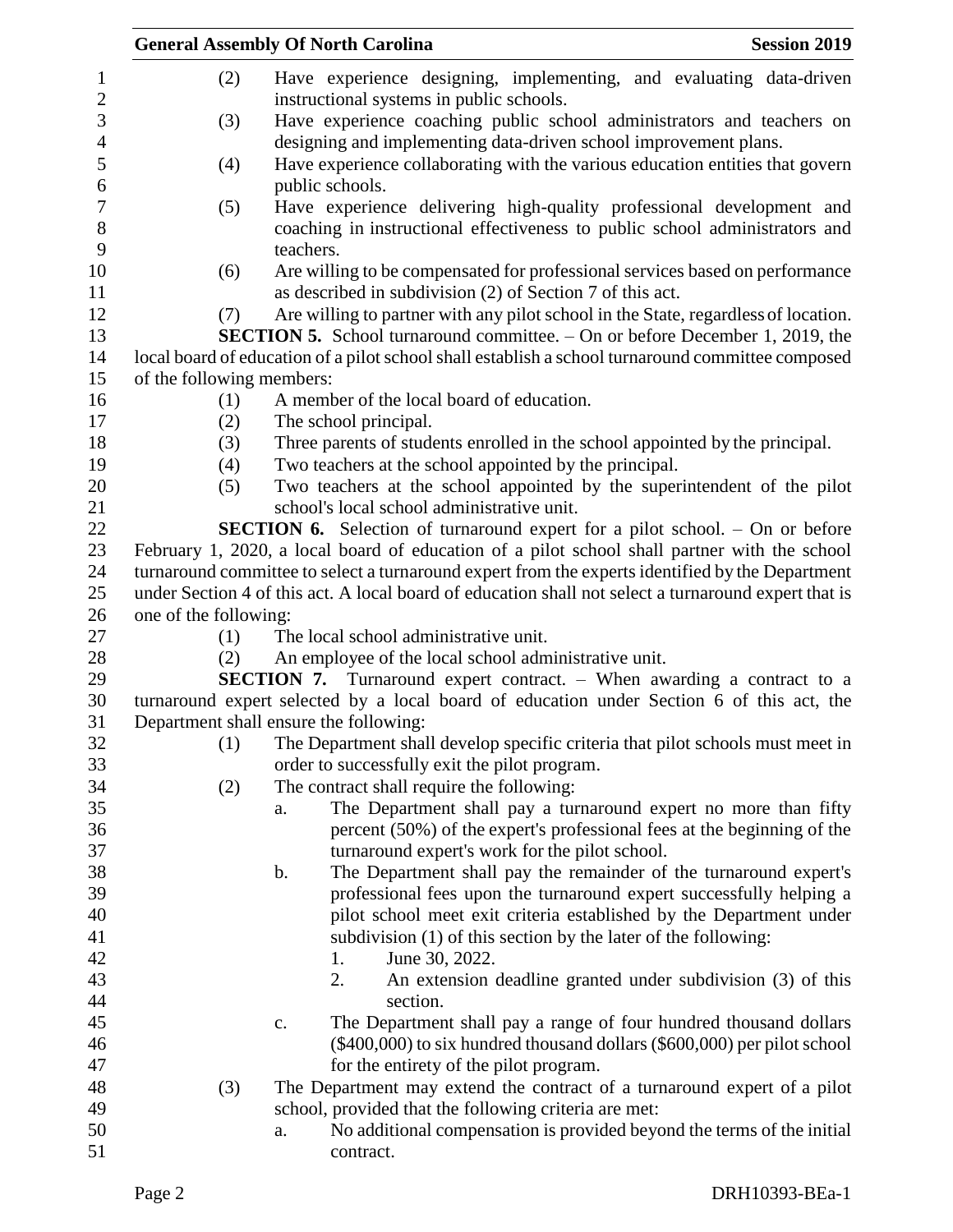|      | <b>General Assembly Of North Carolina</b>                                                                                                                        | <b>Session 2019</b> |
|------|------------------------------------------------------------------------------------------------------------------------------------------------------------------|---------------------|
|      | $\mathbf b$ .<br>The pilot school petitions the Department for an extension to continue                                                                          |                     |
|      | school improvement efforts.                                                                                                                                      |                     |
|      | The extension is no more than two years.<br>$\mathbf{c}$ .                                                                                                       |                     |
|      | The pilot school has demonstrated at least fifty percent (50%) of the<br>d.                                                                                      |                     |
|      | improvement necessary to exit the turnaround process.                                                                                                            |                     |
| (4)  | The Department shall offer to the turnaround expert the following:                                                                                               |                     |
|      | Differentiated professional fees based on student enrollment.<br>a.                                                                                              |                     |
|      | Higher professional fees for schools that are in the lowest performing<br>b.                                                                                     |                     |
|      | one percent (1%) of schools statewide according to the school                                                                                                    |                     |
|      | performance grades required by G.S. 115C-83.15.                                                                                                                  |                     |
|      | <b>SECTION 8.</b> Duties of the turnaround expert. $- A$ turnaround expert selected by a                                                                         |                     |
|      | pilot school shall be responsible for the following:                                                                                                             |                     |
| (1)  | Collecting and analyzing data on the school's student achievement, personnel,                                                                                    |                     |
|      | culture, curriculum, assessments, instructional practices, governance,                                                                                           |                     |
|      | leadership, finances, and policies.                                                                                                                              |                     |
| (2)  | Recommending changes to the school's culture, curriculum, assessments,                                                                                           |                     |
|      | instructional practices, governance, finances, policies, or other areas based on                                                                                 |                     |
|      | data collected under subdivision (1) of this section.                                                                                                            |                     |
| (3)  | Developing and implementing, in partnership with the school turnaround                                                                                           |                     |
|      | committee, a school turnaround plan that meets the criteria described in                                                                                         |                     |
|      | Section 8 of this act.                                                                                                                                           |                     |
| (4)  | Monitoring the effectiveness of a school turnaround plan through reliable                                                                                        |                     |
|      | means of evaluation, including on-site visits, observations, surveys, analysis                                                                                   |                     |
|      | of student achievement data, and interviews.                                                                                                                     |                     |
| (5)  | Providing ongoing implementation support and project management for a                                                                                            |                     |
|      | school turnaround plan.                                                                                                                                          |                     |
| (6)  | Providing high-quality professional development and coaching personalized                                                                                        |                     |
|      | for school staff that is designed to build the:                                                                                                                  |                     |
|      | Leadership capacity of the school principal.<br>a.                                                                                                               |                     |
|      | Instructional capacity of school staff.<br>b.                                                                                                                    |                     |
|      | Collaborative practices of teacher and leadership teams.<br>c.                                                                                                   |                     |
| (7)  | Providing job-embedded professional learning and coaching for all                                                                                                |                     |
|      | instructional staff on a weekly basis at minimum.                                                                                                                |                     |
| (8)  | Providing job-embedded professional learning and coaching for the school                                                                                         |                     |
|      | principal at least twice monthly, focused on proven strategies to turn around                                                                                    |                     |
|      | schools in need of intervention that are aligned with the North Carolina<br>Standards for School Executives.                                                     |                     |
|      |                                                                                                                                                                  |                     |
| (9)  | Leveraging support from community partners to coordinate an efficient                                                                                            |                     |
|      | delivery of supports to students both inside and outside the classroom.                                                                                          |                     |
| (10) | Providing quarterly progress reports to the Department of Public Instruction.<br><b>SECTION 9.</b> School turnaround plan. - The school turnaround committee, in |                     |
|      | consultation with the turnaround expert selected under Section 6 of this act, shall develop and                                                                  |                     |
|      | implement a school turnaround plan, subject to the following requirements:                                                                                       |                     |
| (1)  | The school turnaround plan shall include the following:                                                                                                          |                     |
|      | The findings of the analysis conducted by the turnaround expert<br>a.                                                                                            |                     |
|      | described in subdivision (1) of Section 8 of this act.                                                                                                           |                     |
|      | Recommendations regarding changes to the school's personnel,<br>b.                                                                                               |                     |
|      | culture, curriculum, assessments, instructional practices, governance,                                                                                           |                     |
|      | leadership, finances, policies, or other areas that may be necessary to                                                                                          |                     |
|      | implement the school turnaround plan.                                                                                                                            |                     |
|      | Measurable student achievement goals and objectives.<br>$\mathbf{c}$ .                                                                                           |                     |
|      |                                                                                                                                                                  |                     |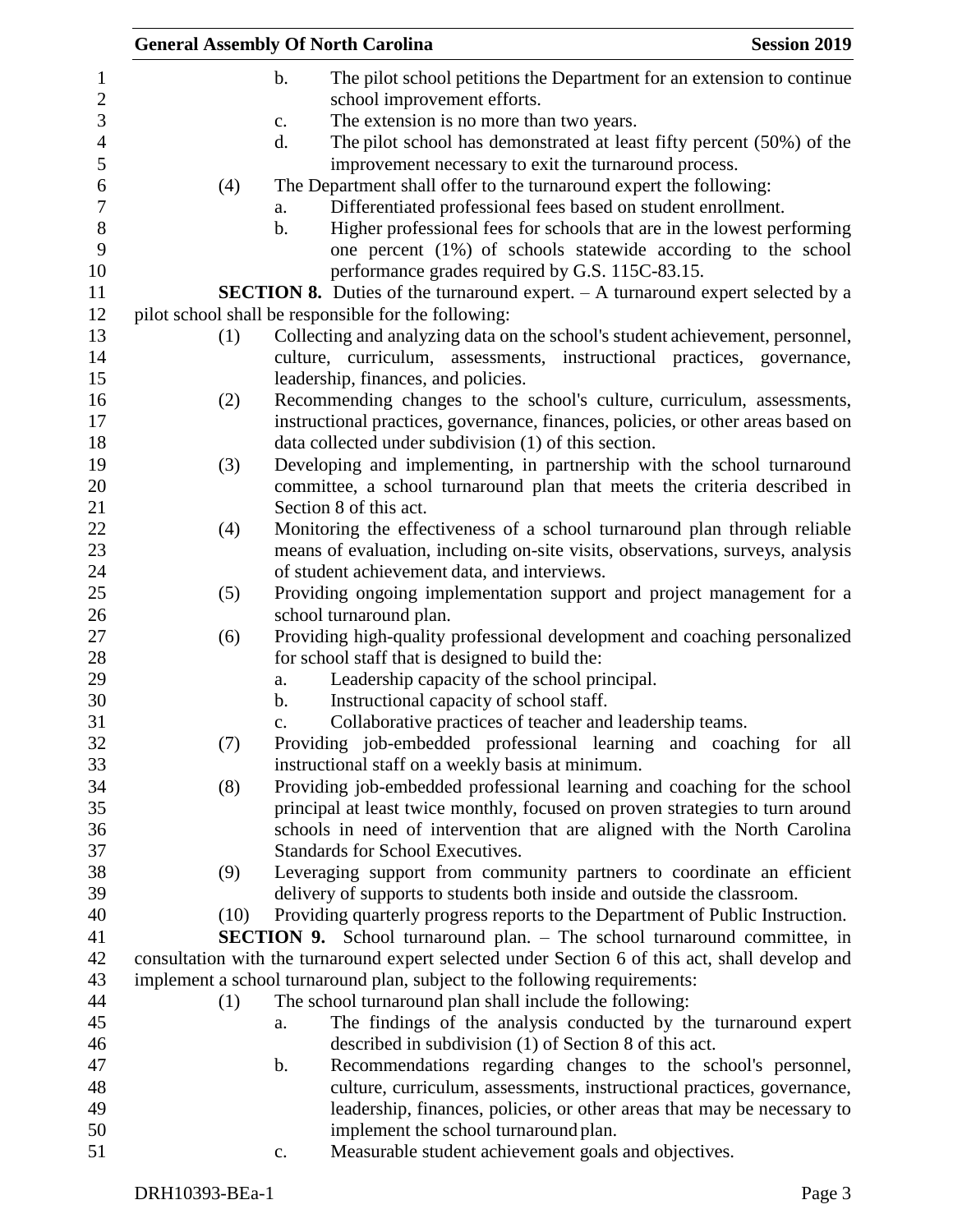|                | <b>General Assembly Of North Carolina</b>                                                          | <b>Session 2019</b> |
|----------------|----------------------------------------------------------------------------------------------------|---------------------|
|                | d.<br>A professional development plan that identifies a strategy to address                        |                     |
|                | problems of instructional practice.                                                                |                     |
|                | A leadership development plan focused on proven strategies to turn<br>e.                           |                     |
|                | around schools in need of intervention that align with the North                                   |                     |
|                | Carolina Standards for School Executives.                                                          |                     |
|                | f.<br>A detailed budget specifying how the school turnaround plan will be                          |                     |
|                | funded.                                                                                            |                     |
|                | A plan to assess and monitor progress.<br>g.                                                       |                     |
|                | A plan to communicate and report data on progress to stakeholders.<br>h.                           |                     |
|                | A timeline for implementation.<br>i.                                                               |                     |
| (2)            | On or before June 15, 2020, a school turnaround committee shall submit the                         |                     |
|                | school turnaround plan to the local board of education for approval. If the local                  |                     |
|                | board of education does not approve the school turnaround plan submitted                           |                     |
|                | under this section, the school turnaround committee may appeal the                                 |                     |
|                | disapproval in accordance with rules adopted by the State Board of Education                       |                     |
|                | under subdivision $(4)$ of this section.                                                           |                     |
| (3)            | On or before July 15, 2020, a local board of education of a pilot school shall                     |                     |
|                | submit the school turnaround plan to the Department for approval. If the                           |                     |
|                | Department does not approve the school turnaround plan submitted under this                        |                     |
|                | section, the local board of education may appeal the disapproval in accordance                     |                     |
|                | with rules adopted by the State Board of Education under subdivision (4) of                        |                     |
|                | this section. The Department shall:                                                                |                     |
|                | Review a school turnaround plan submitted for approval under this<br>a.                            |                     |
|                | subdivision within 30 days of submission.                                                          |                     |
|                | b.<br>Approve a school turnaround plan that:                                                       |                     |
|                | Is timely.<br>1.                                                                                   |                     |
|                | 2.<br>Is well-developed.                                                                           |                     |
|                | 3.<br>Meets the criteria described in subdivision (1) of this section.                             |                     |
| (4)            | The State Board of Education shall adopt rules to establish an appeals process                     |                     |
|                | for the following:                                                                                 |                     |
|                | A pilot school that is not granted approval from the school's local board<br>a.                    |                     |
|                | of education under subdivision (2) of this section. The appeal must be                             |                     |
|                | resolved on or before July 15, 2020.                                                               |                     |
|                | A local board of education that is not granted approval from the<br>$\mathbf b$ .                  |                     |
|                | Department under subdivision (3) of this section. The appeal must be                               |                     |
|                | resolved on or before August 15, 2020.                                                             |                     |
|                | <b>SECTION 10.</b> Consequences for failing to improve a pilot school. - The State Board           |                     |
|                | of Education shall adopt rules that provide consequences for a pilot school that does not meet the |                     |
|                | exit criteria set by the Department under subdivision (1) of Section 7 of this act by the later of |                     |
| the following: |                                                                                                    |                     |
| (1)            | June 30, 2022.                                                                                     |                     |
| (2)            | The end of the school year in which the pilot school is granted an extension,                      |                     |
|                | if the pilot school has been granted an extension under subdivision (3) of                         |                     |
|                | Section 7 of this act.                                                                             |                     |
|                | <b>SECTION 11.</b> Reporting requirements. -                                                       |                     |
| (1)            | Reporting requirements for the Department of Public Instruction. – Beginning                       |                     |
|                | on November 30, 2020, and annually thereafter until November 30, 2022, the                         |                     |
|                | Department shall report on the implementation of the pilot program to the                          |                     |
|                | Joint Legislative Education Oversight Committee. At a minimum, the annual                          |                     |
|                | report shall include the following, when available:                                                |                     |